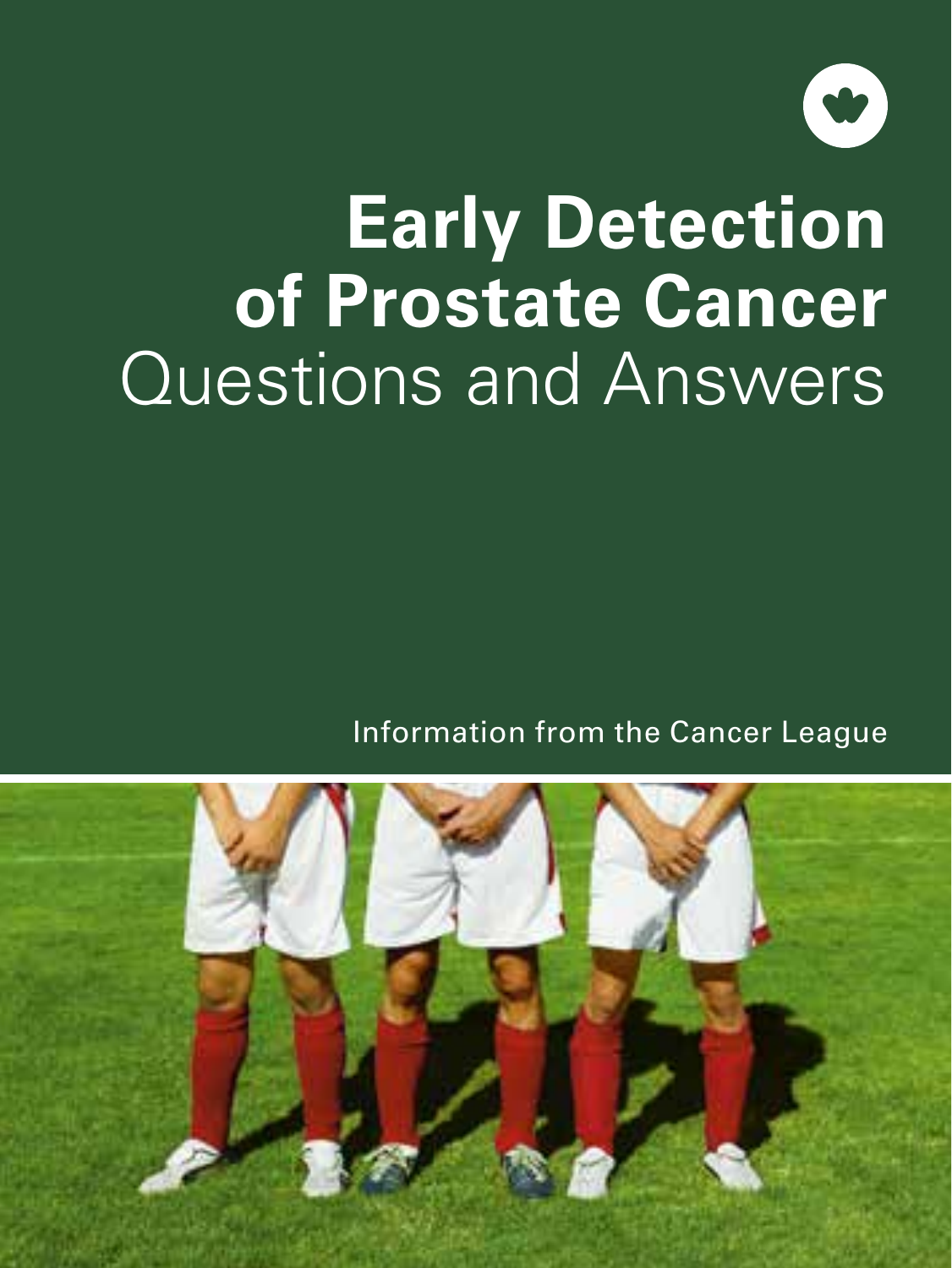## Table of Contents

| <b>The Prostate</b><br><b>Prostate Cancer</b>                          | 3<br>4 |
|------------------------------------------------------------------------|--------|
|                                                                        |        |
| <b>Early Detection Tests</b>                                           | 8      |
| <b>Further Testing</b>                                                 | 13     |
| <b>What does the Swiss Cancer League</b><br>say about Early Detection? | 16     |
| <b>Further Information</b>                                             | 21     |
| <b>The Cancer League in your Region</b>                                | 22     |
| <b>Important Addresses</b>                                             | 24     |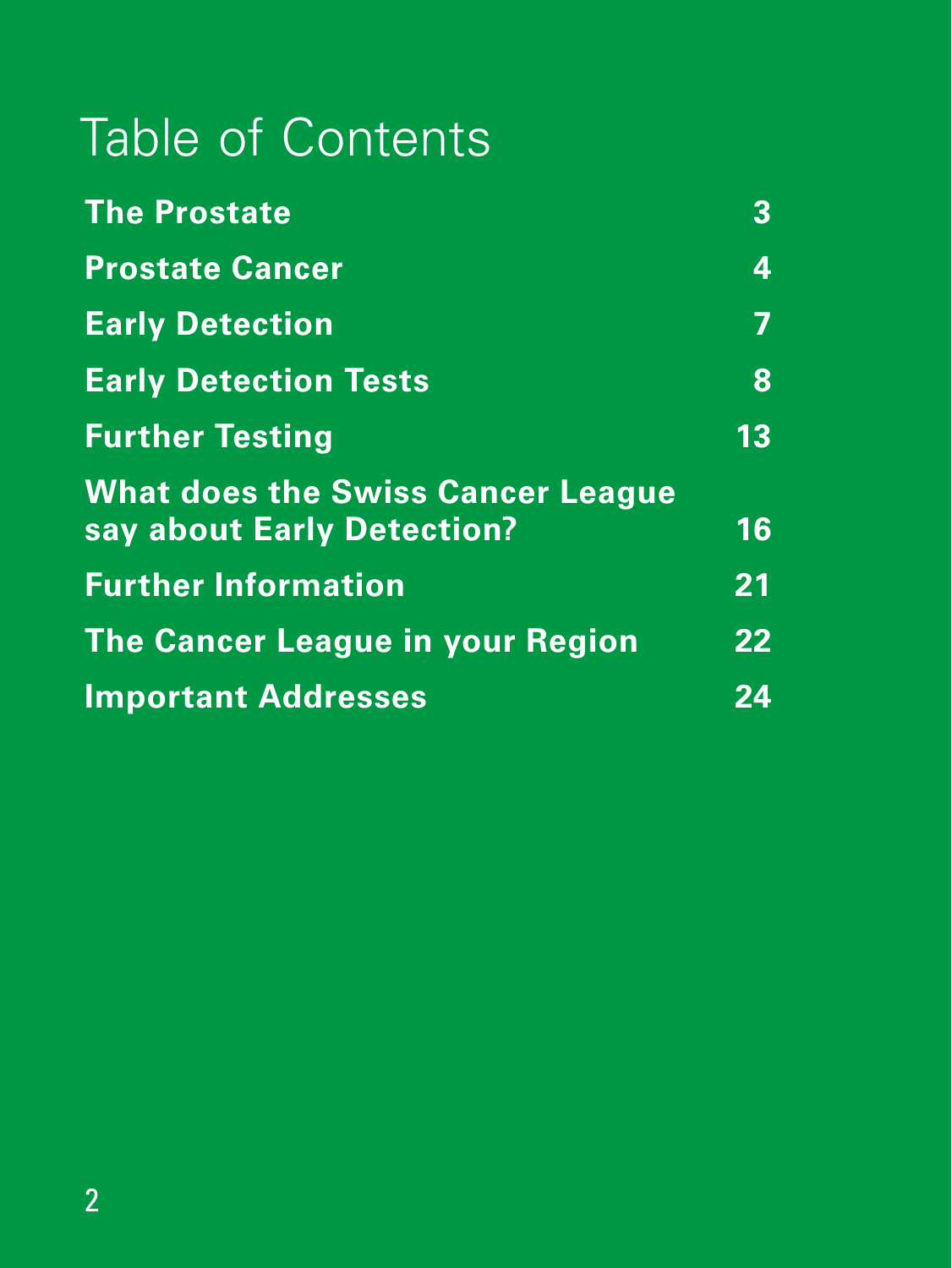## The Prostate

The prostate is a part of a man's internal reproductive organs. It is a gland about the size of a chestnut. It is located below the urinary bladder and surrounds the upper part of the urethra. The prostate produces prostate-specific antigen (PSA).

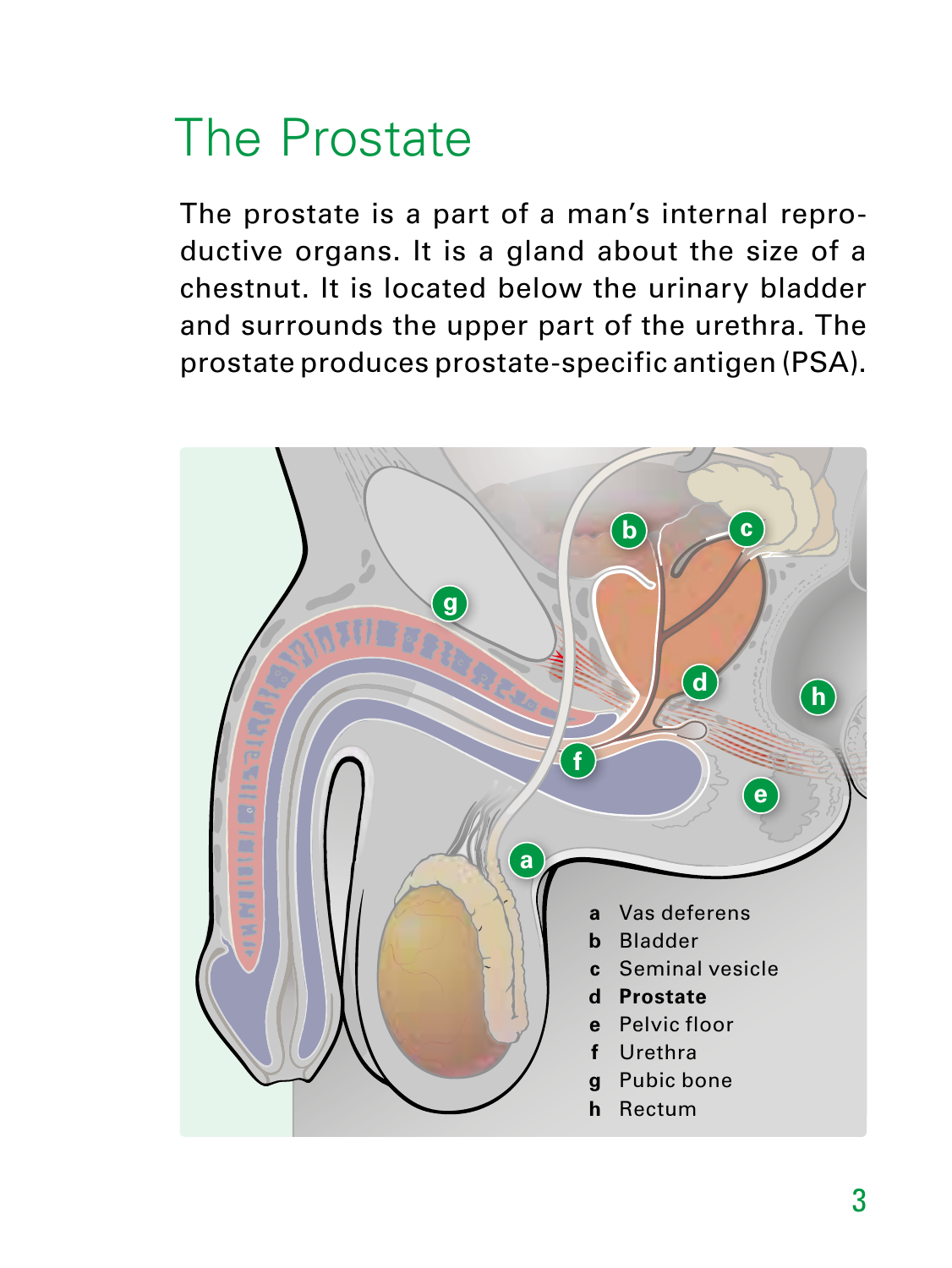## Prostate Cancer

#### **How many men get prostate cancer?**

In Switzerland, prostate cancer is the most common cancer in men. Every year, more than 6,100 cases are diagnosed and approximately 1,400 men die as a result of prostate cancer annually.

#### **Which risk factors play a role in prostate cancer?**

#### *Age*

Prostate cancer is an age-related cancer. Almost half of all men are 70 years of age or older at the time of diagnosis. Just over half of those diagnosed are between 50 and 70 years old. Men under the age of 50 are rarely affected by prostate cancer.

#### *Prostate Cancer in the Family*

A man, whose father and/or brother and/or son have been affected by prostate cancer, is at a higher risk than men with no record of prostate cancer in their family.

There is a higher risk of prostate cancer occurring in families where there is a family history of breast or ovarian cancer, pancreatic cancer and/or colon cancer.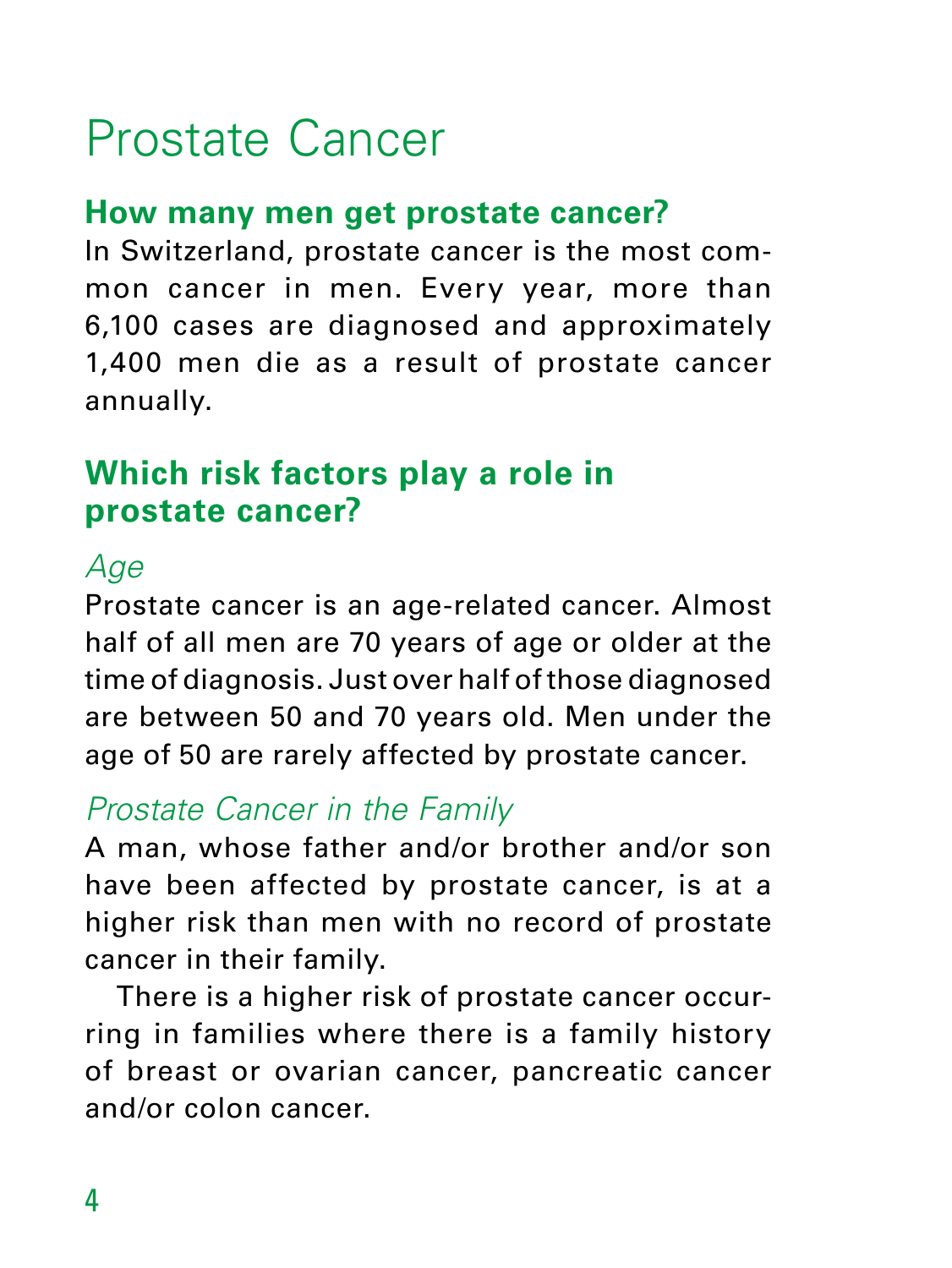#### *Testosterone*

The male sex hormone testosterone stimulates the growth of healthy cells, as well as cancer cells in the prostate. However, experts do not know what the exact role of this hormone is in connection with the development of prostate cancer.

#### **Which types of prostate cancer are there?**

In many cases, prostate cancer develops slowly. The tumour is limited to the prostate and can remain undetected for a long period of time.

However, there is also prostate cancer that can spread rapidly. This type of prostate cancer can form remote secondary tumours (metastases) at an early stage of the disease.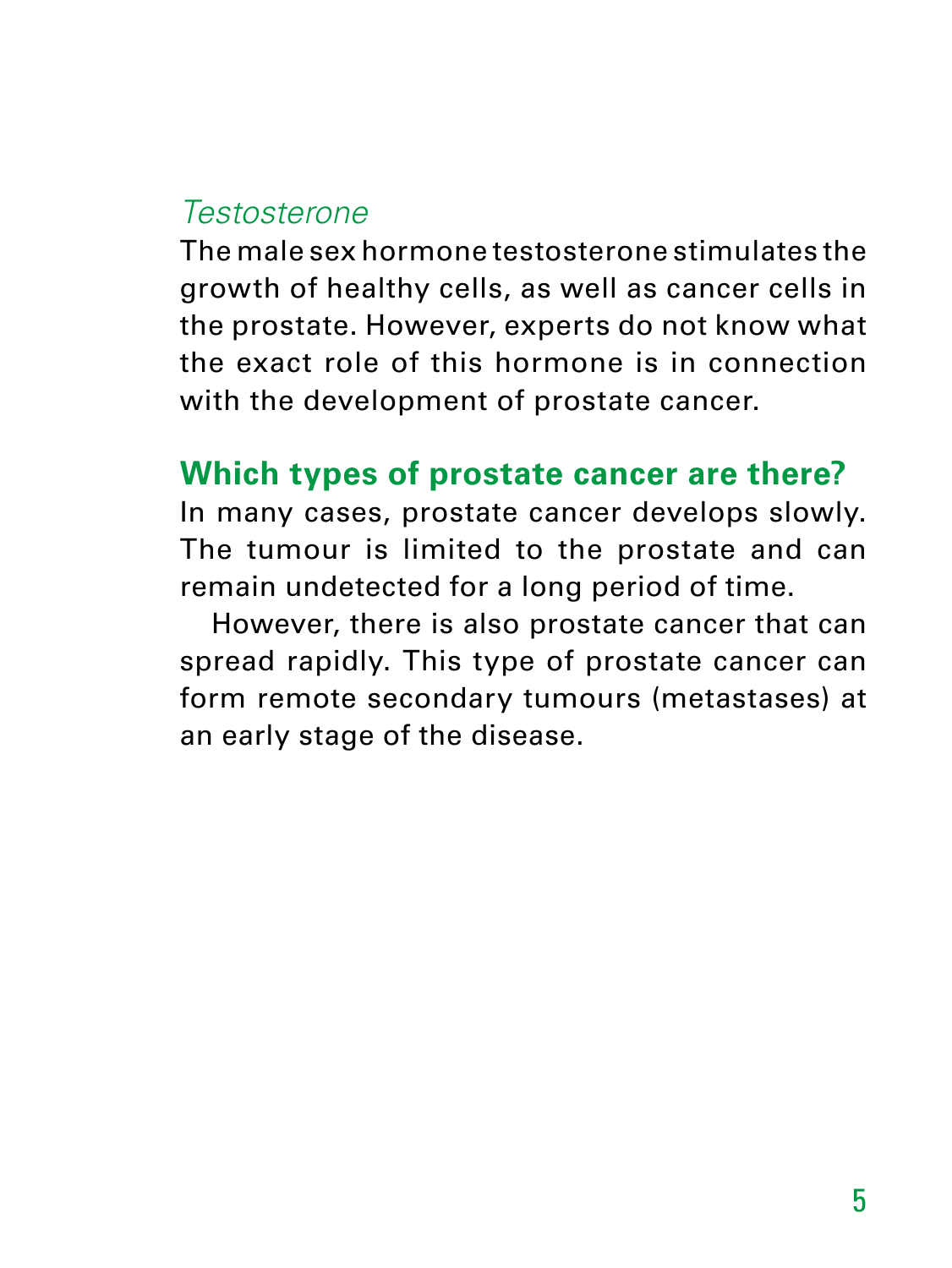#### Which symptoms can occur?

Prostate cancer often does not cause any symptoms at the disease's early stage. The first symptoms are those that can also occur with a benign enlargement of the prostate (hyperplasia) or with prostate inflammation:

- weak or interrupted flow of urine
- drip-like urination
- frequent urination
- pain or burning during urination
- blood in urine
- blood in semen or pain during ejaculation

You should consult your physician if you have any of these symptoms. The sooner prostate cancer is detected, the more successfully it can be treated.

Prostate cancer can cause pain in an advanced stage of the disease. Especially if it spreads to the surrounding tissue and/or forms metastases. In some cases, men who are affected may have kidney and back pain.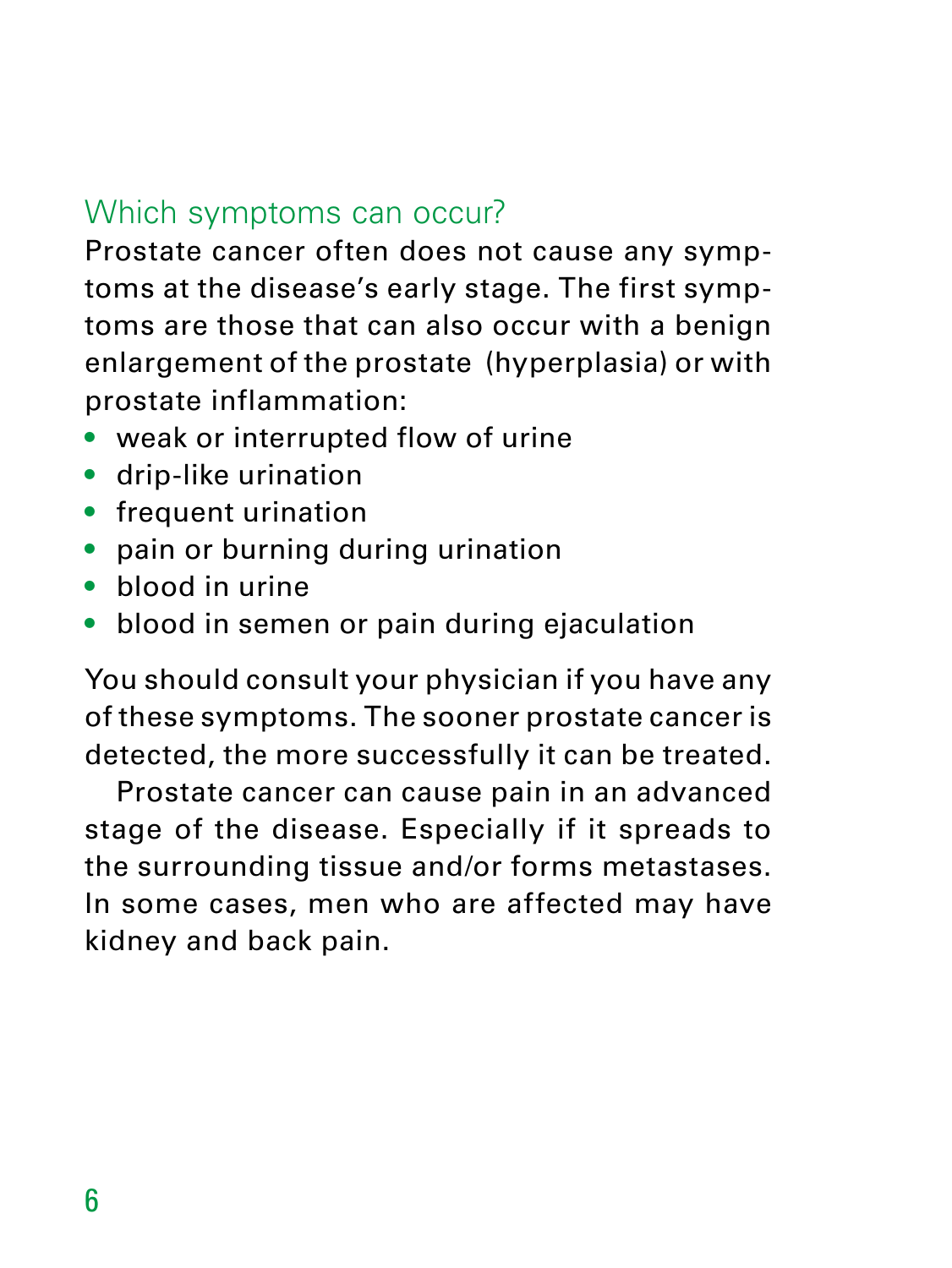

#### **Is early detection of prostate cancer beneficial?**

Tests for prostate cancer can detect the disease earlier. If prostate cancer is detected at an early stage of the disease, it can often be successfully treated.

Early detection tests for prostate cancer are frequent points of discussion amongst specialists. There are indeed pros and cons. Men should make an informed decision on whether they wish to be tested for prostate cancer or not. The Cancer League recommends that you seek advice from your doctor (please refer to p. 13).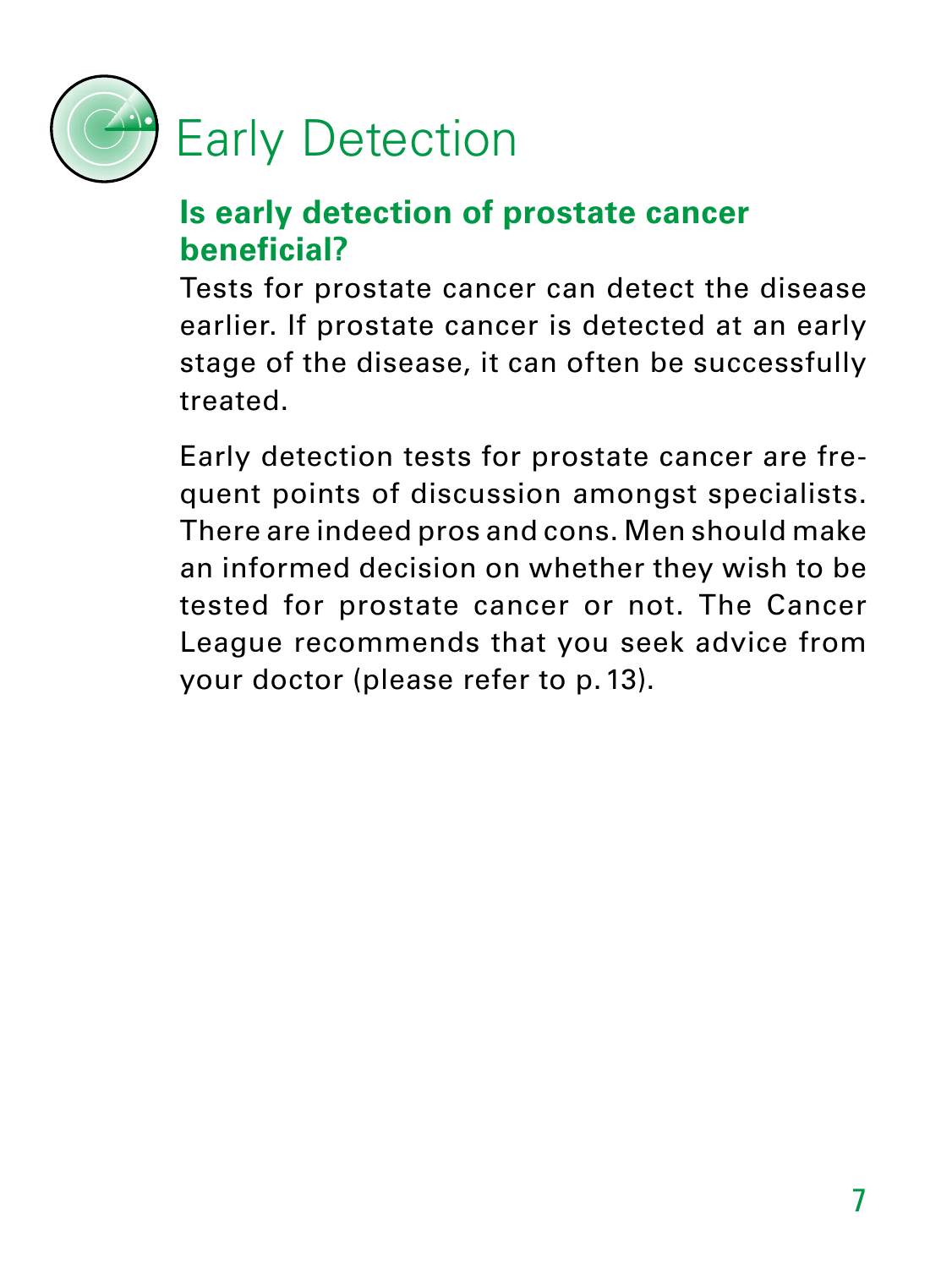## Early Detection Tests



## **Can prostate cancer be detected early?**

The early detection tests for the first warning signs of prostate cancer are:

- the prostate-specific antigen (PSA) blood test
- the digital rectal exam (DRE)

The results of these tests indicate whether prostate cancer is present or not. **However,** a definitive diagnosis cannot be made. For this reason, further tests are necessary. For example, as a first step, magnetic resonance imaging (MRI) would be conducted.

Nevertheless, in order for the physician to make a definitive diagnosis, a biopsy is always necessary. The biopsy comprises a removal of prostate tissue, followed by a laboratory examination of the tissue sample.

Learn more about MRI and biopsy from page 13.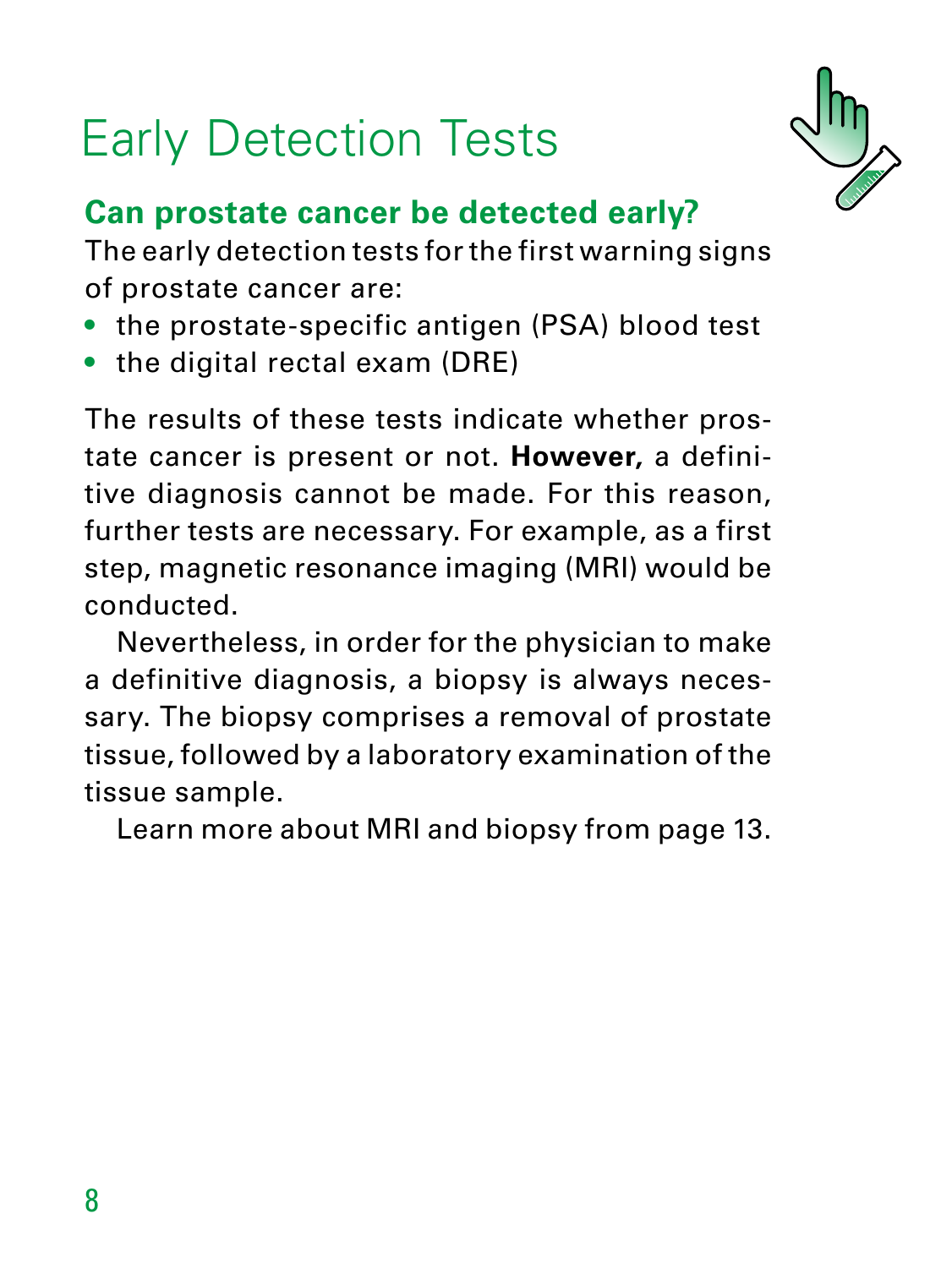#### **Prostate-specific Antigen (PSA)**

#### What does the amount of PSA measured in the blood mean?

PSA is a protein that is produced in the prostate. It is detectable in the blood. In order to measure the amount of PSA in a man's body, a blood sample is taken and examined in the laboratory.

Prostate cancer can trigger an increase in PSA levels in the blood. However, an elevated PSA level that has been measured in the blood does not necessarily mean that a man has prostate cancer. Any irritation in the prostate can lead to increased PSA levels. For example, a bladder or a prostate infection, a prostate examination, sexual activity, a long-distance bicycle ride, or a benign enlargement of the prostate (hyperplasia) could be reasons for higher PSA levels.

#### What happens when there is an elevated PSA level in the blood?

When an elevated PSA level is measured in the blood, the physician will work with you in order to plan further tests. For example, one test could be magnetic resonance imaging and another could be taking a tissue sample (biopsy).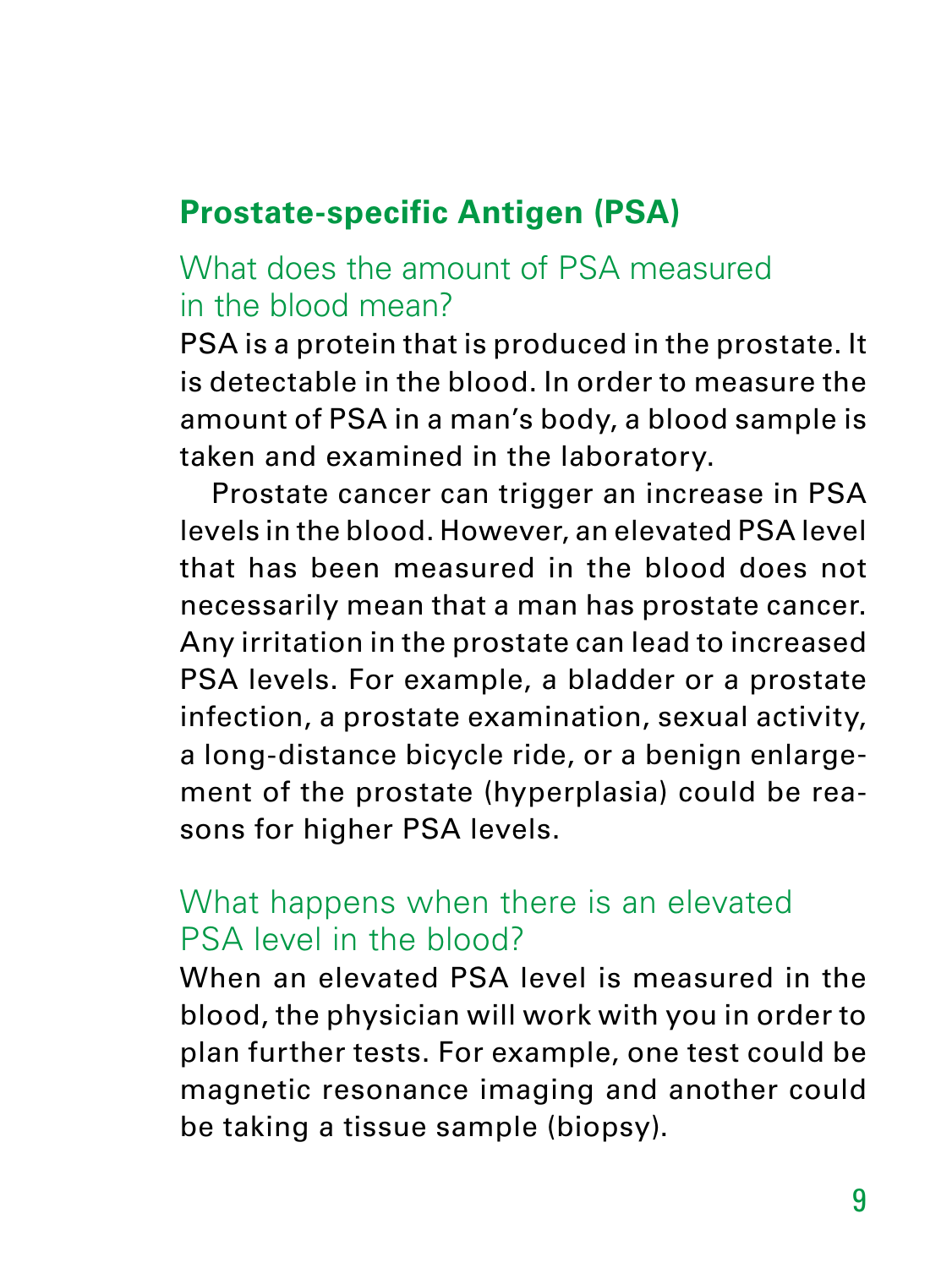#### What are the advantages of measuring the PSA level?

- Measuring the PSA level is a painless, costeffective, and quick test.
- If the measured PSA level is below 2-3 ng/ml. prostate cancer is likely to be ruled out at the time of testing. Treatment is not necessary in such cases, but regular follow-up checks may be undertaken.

#### What are the disadvantages of measuring the PSA level?

No definitive diagnosis can be made when measuring the PSA level. Diagnosis requires further tests or examinations such as MRI, or a tissue sampling from the prostate.

### What is a false-positive result?

A false-positive result means that the PSA level is elevated but there is no prostate cancer present. False-positive results are common.

A false-positive result in the PSA level also leads to biopsies of the prostate being carried out, for further clarification. Only three out of ten men undergoing biopsies for clarification due to elevated PSA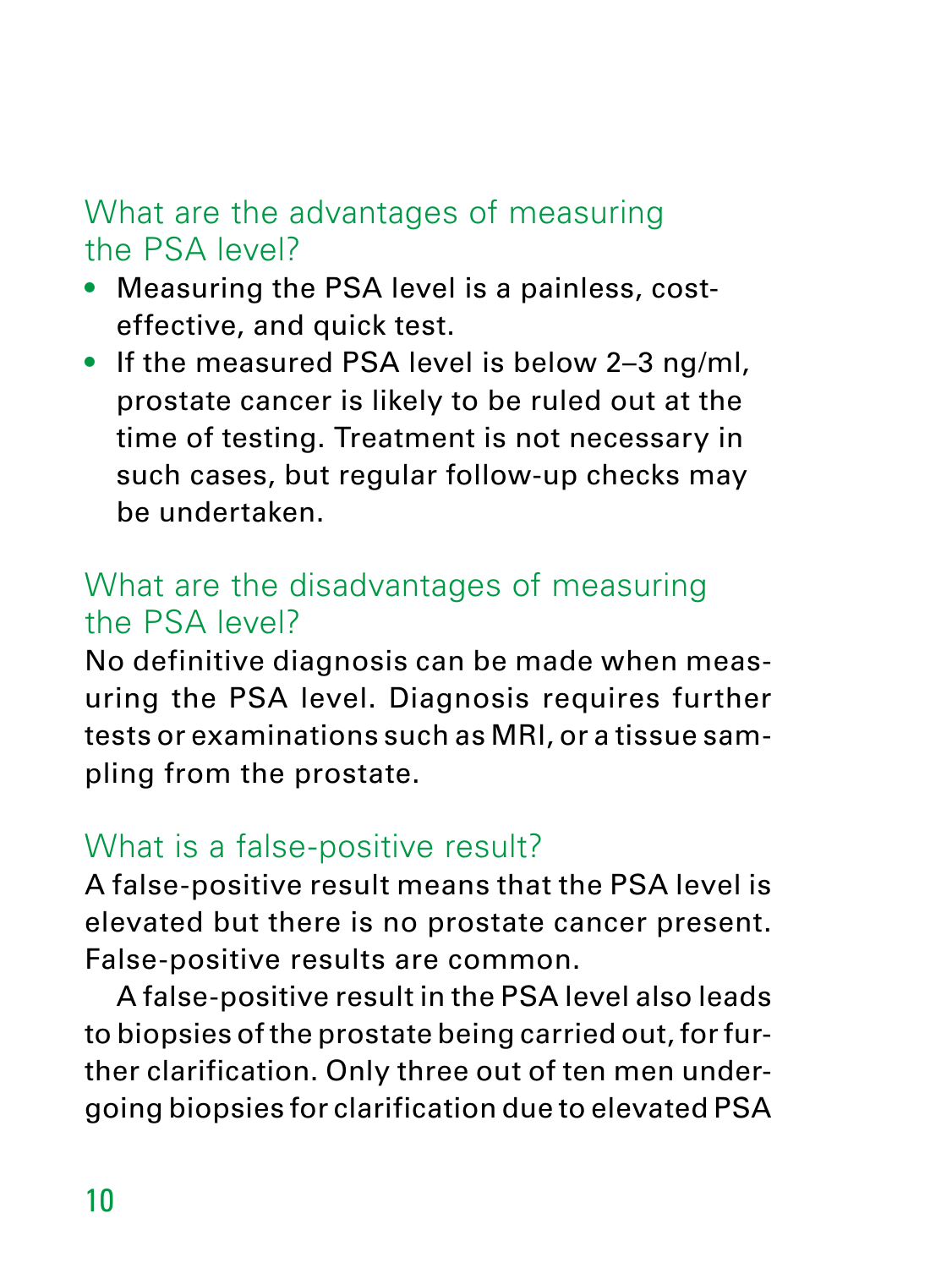levels result in diagnosis of prostate cancer. In other words, these cases show that measuring the PSA level could result in "unnecessary" biopsies.

#### How reliable is PSA level measurement?

The effect of periodic PSA level measurement on prostate cancer's early detection and mortality is not fully understood. Studies that have investigated PSA level measurement for early detection of the disease, sometimes arrive at contradictory results. However, all studies report overdiagnoses following PSA level measurement. This means that prostate tumours are recognized and treated that would have never caused noticeable problems for the affected man.

It is important to know that the treatment of prostate cancer can also be associated with risks. The major possible side effects of surgery or radiotherapy are urinary incontinence (being unable to control urine) and/or impotence. Therefore, in order to make an informed decision, it is essential that you consult your doctor about possible side effects of the treatment of prostate cancer BEFORE the PSA test is conducted.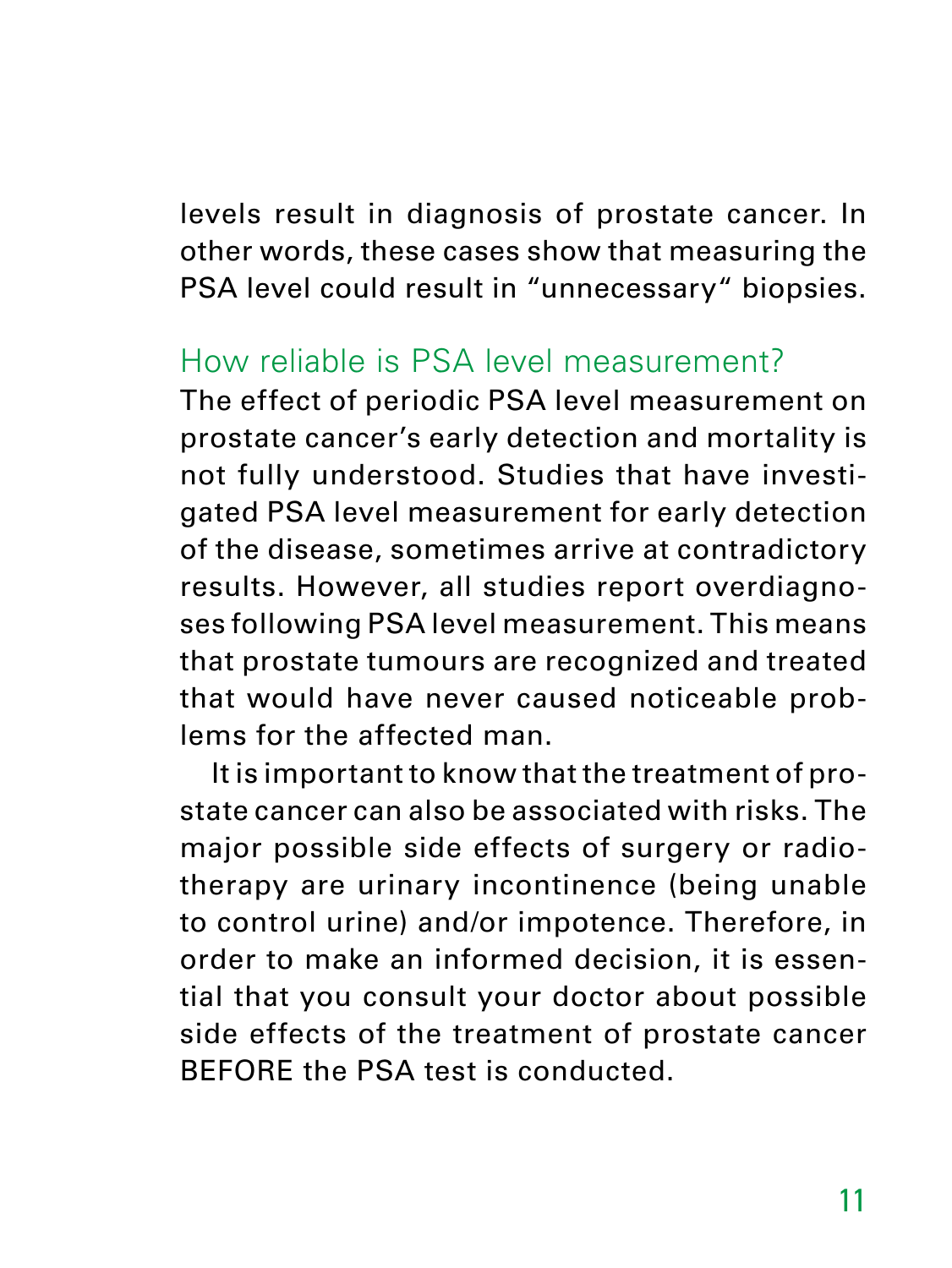## **Digital Rectal Exam (DRE)**

### What is a digital rectal exam (DRE)?

At a DRE, the physician palpates the prostate behind the rectal wall with a finger inserted in the anus. If the physician detects irregular, hardened areas that may indicate prostate cancer, follow-up testing such as magnetic resonance imaging (MRI) or a biopsy will be carried out.

### What are the advantages of the DRE?

The DRE is a simple test. It only takes a few minutes. The DRE provides evidence of any changes in the prostate.

## What are the disadvantages of the DRE?

- Only a few prostate tumours can be detected with the DRE. If tumours are too small, they cannot be palpated.
- Even if the physician does not detect any irregular or hardened areas during palpation, prostate cancer cannot be fully ruled out.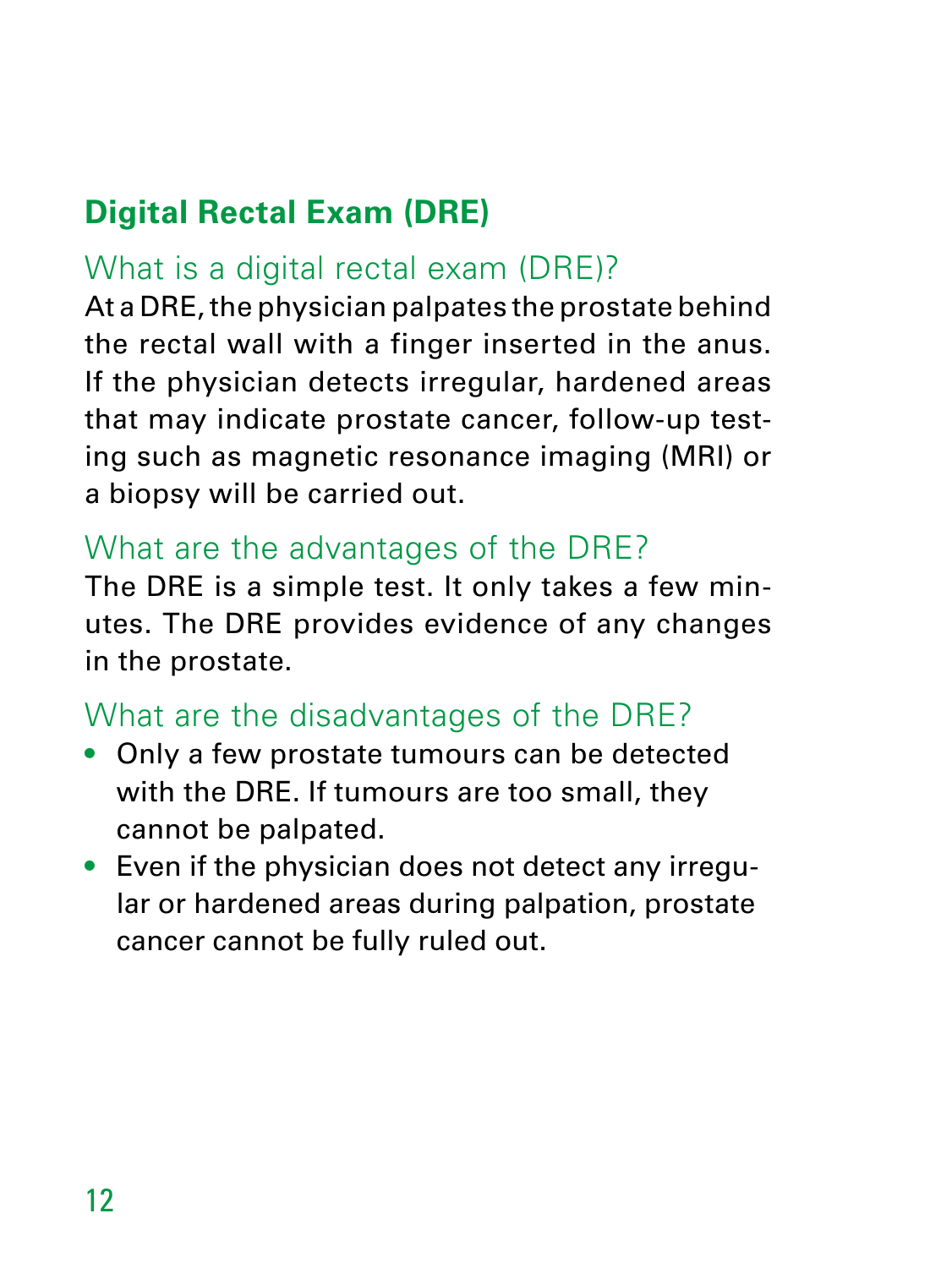

## Further Testing

If the PSA level is elevated, or if the physician during the DRE detects changes in the prostate, further testing is done:

- Magnetic resonance imaging (MRI)
- Biopsy (tissue examination)

### **What is magnetic resonance imaging (MRI)?**

An MRI is an imaging procedure. Through the use of an MRI, the size, extent and above all, the localization of a larger prostate tumour can be visualized. The knowledge acquired about the location of a potential irregularity in the prostate can be helpful in planning and carrying out a biopsy. An MRI can be done in the event of:

- elevated PSA levels and/or a detection of something abnormal during the DRE, prior to a biopsy;
- following a biopsy that has not shown any cancer detection, if the elevated PSA levels persist.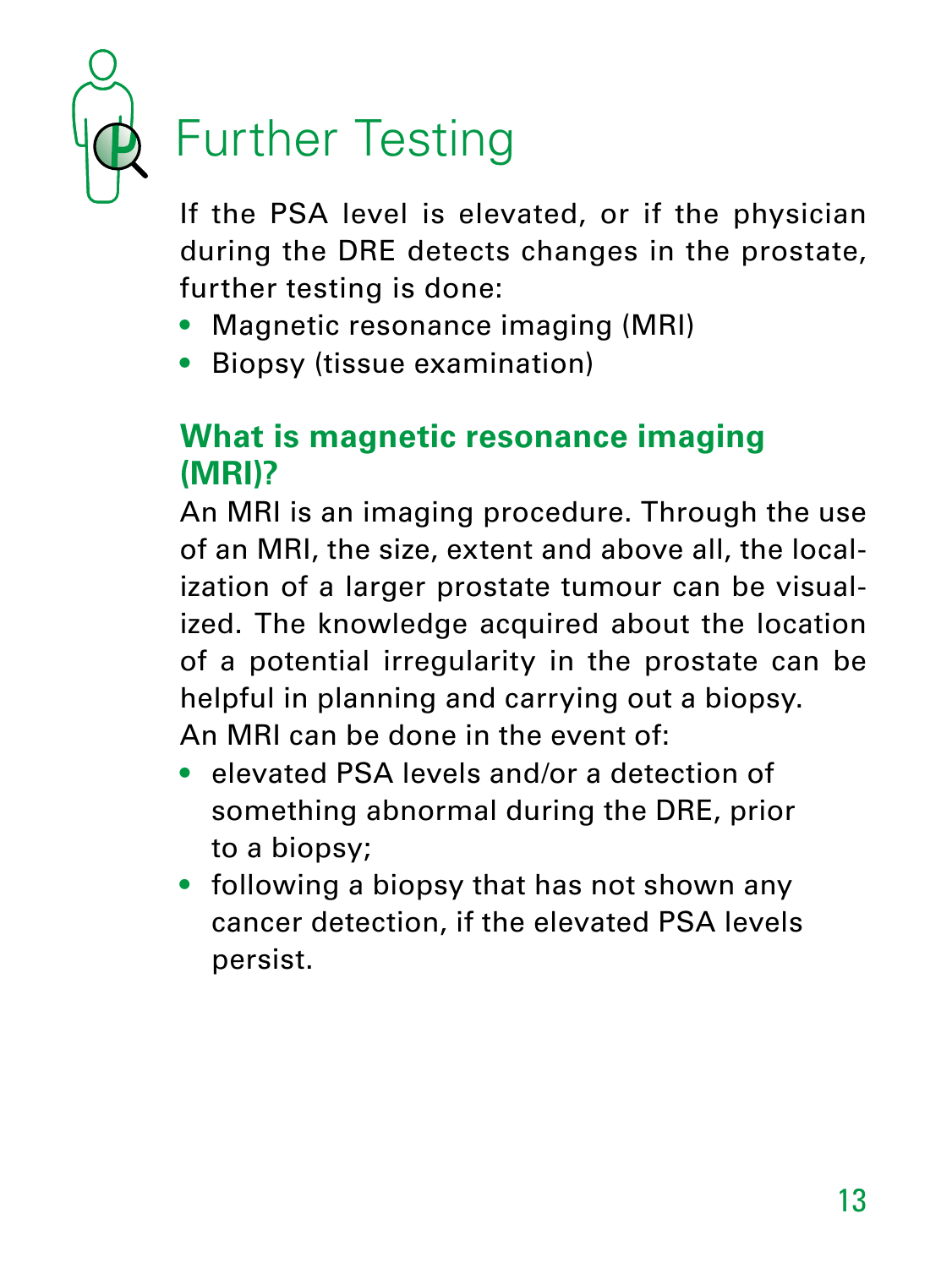## **Why is a biopsy (tissue examination) done?**

PSA level measurement, a digital rectal examination, and/or an MRI can provide evidence of prostate cancer. However, a definite diagnosis can only be made after a biopsy has been done.

### **How is a biopsy done?**

A biopsy is an examination in which the physician takes tissue samples from the prostate. The tissue sampling takes place under local anaesthesia. The removed tissue is examined in pathology, i.e., in a laboratory. During tissue examination, evidence of illness from prostate cancer can be detected. However, biopsies that have not detected cancer do not completely rule out the presence of prostate cancer.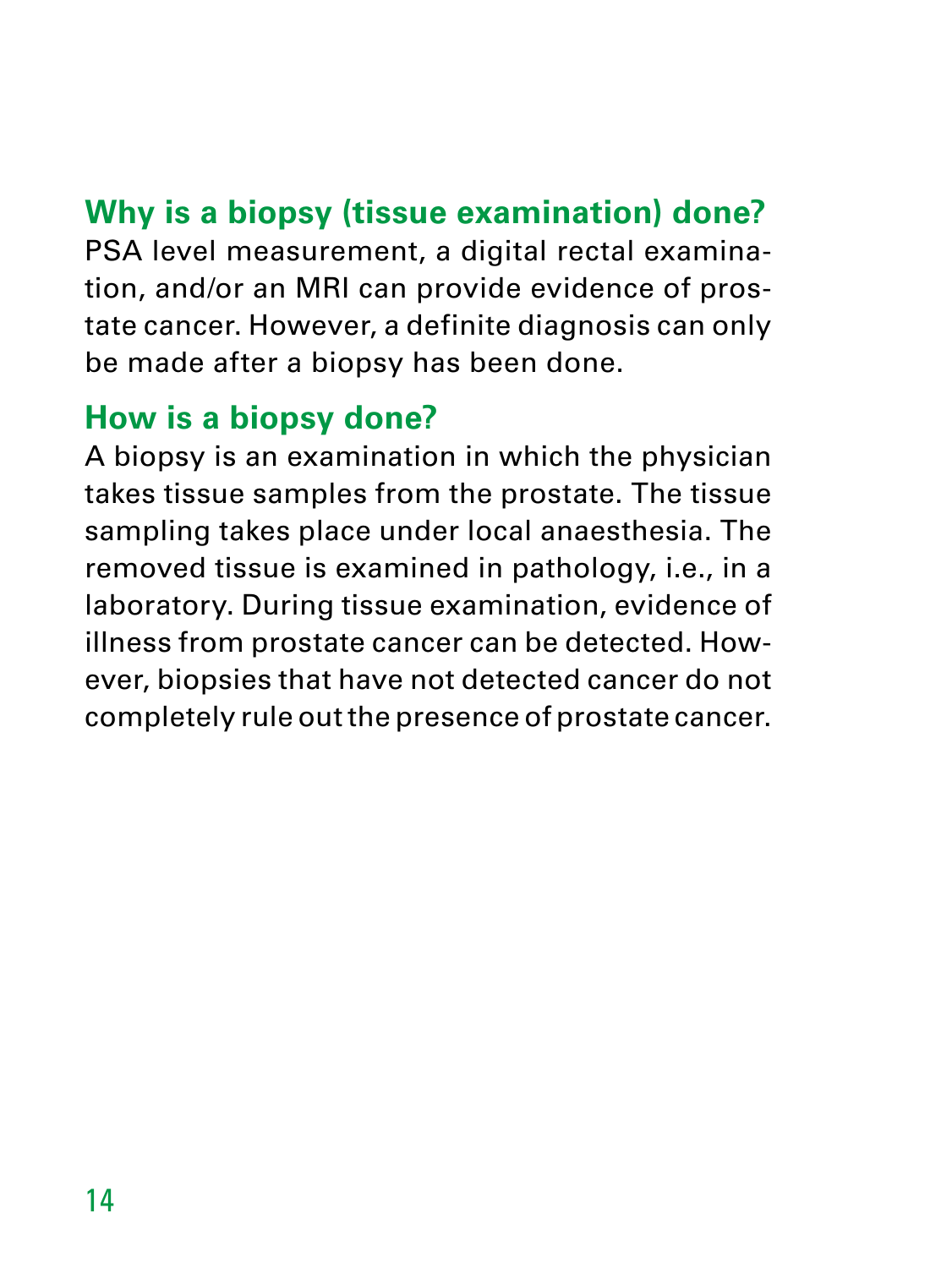#### **How long does it take to obtain biopsy results?**

It often takes several days before the biopsy results are available. Ask your physician when you can expect to have the results.

Enduring the uncertainty throughout the waiting period for the results and the fear of having a cancer diagnosis is a difficult time for many men. It helps a bit to talk to friends, family or the physician about it. You can also get support from the cantonal cancer leagues or from the Cancer Hotline (see p.21-24).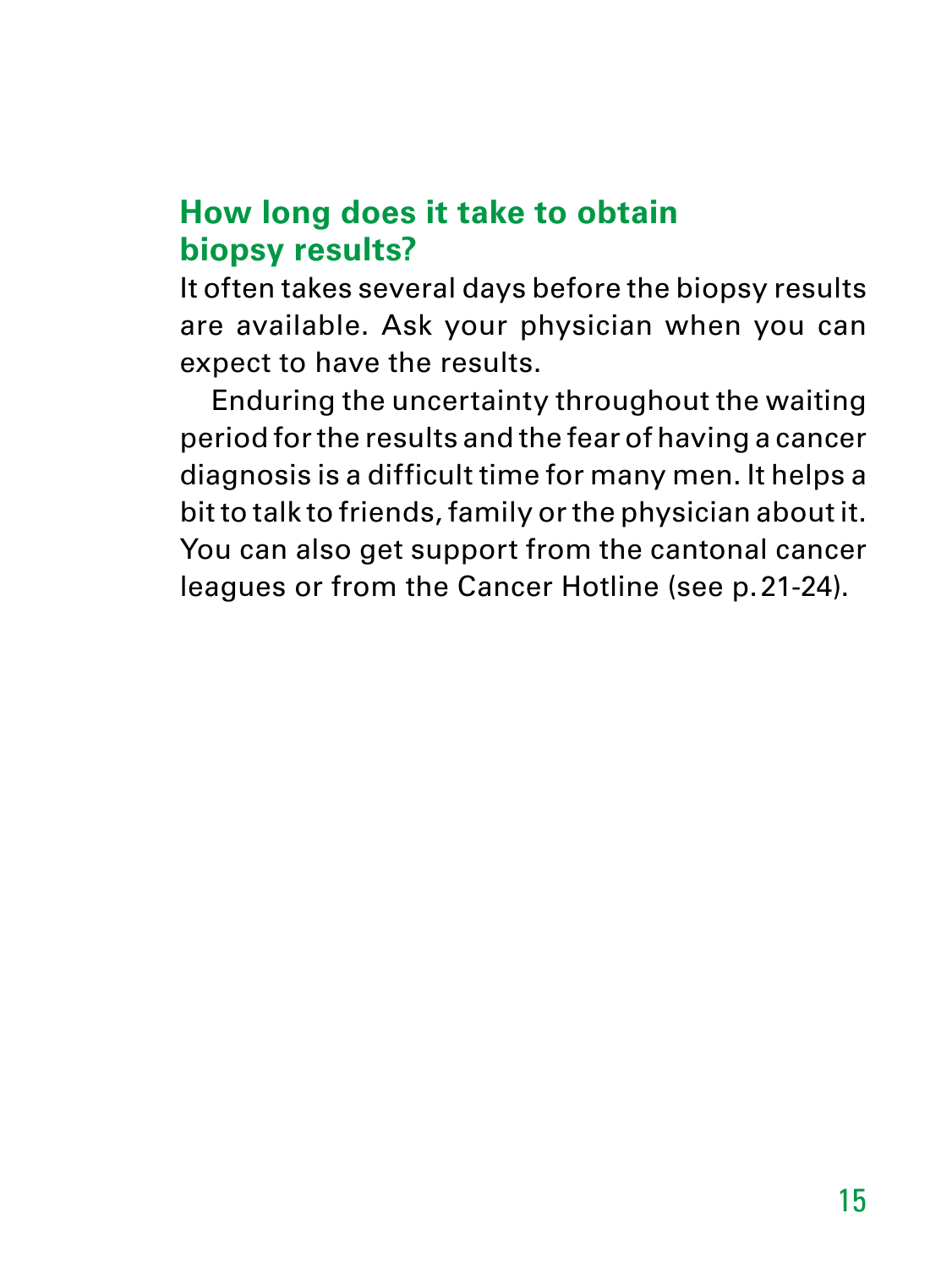## What does the Swiss Cancer League say about Early Detection?

## A Personal Decision

Whether a man decides to undergo a screening test or not, is a very individual choice. Unlike breast cancer and colon cancer, general PSA screening programmes (for 50 years old and over) are not in place in Switzerland nor are they in place anywhere else across the globe.

In order to decide for or against a screening test, you should seek the advice from your physician. The physician will explain the pros and cons of screening and also inform you about the specific follow-up that should be undertaken when your PSA level is elevated.

#### Risk Groups

Men whose father, brother or son suffers from prostate cancer have an increased risk of the disease. Men, from **40 to 45 years** of age, in whose families prostate cancer occurs should talk to their physician about the advantages and disadvantages of early detection. Then you can decide if you want to undergo these examinations or not.

Most professional health organizations recommend a screening test for men who belong to a risk group.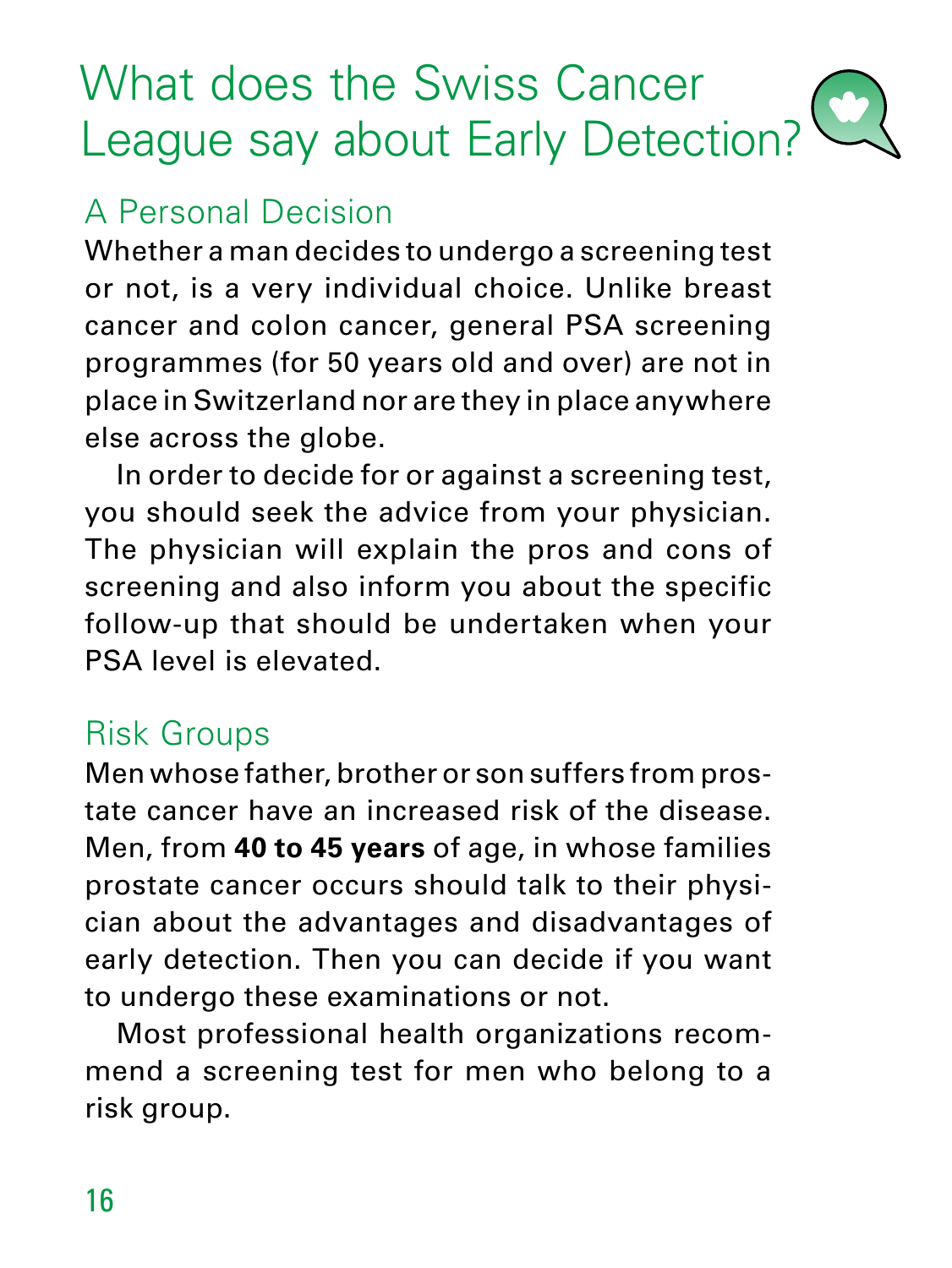### **Early detection of prostate cancer? Yes or no?**

Should a screening test be carried out or not? This question is raised by many men.

#### It's recommended that:

- Men who have prostate cancer in their family: from **40 to 45 years** age should talk to their physician about screening tests.
- All other men from **50 years** old and over: should talk to their physician about cancer screening tests, in general. The PSA level should not be determined in a routine manner and/or without prior medical consultation.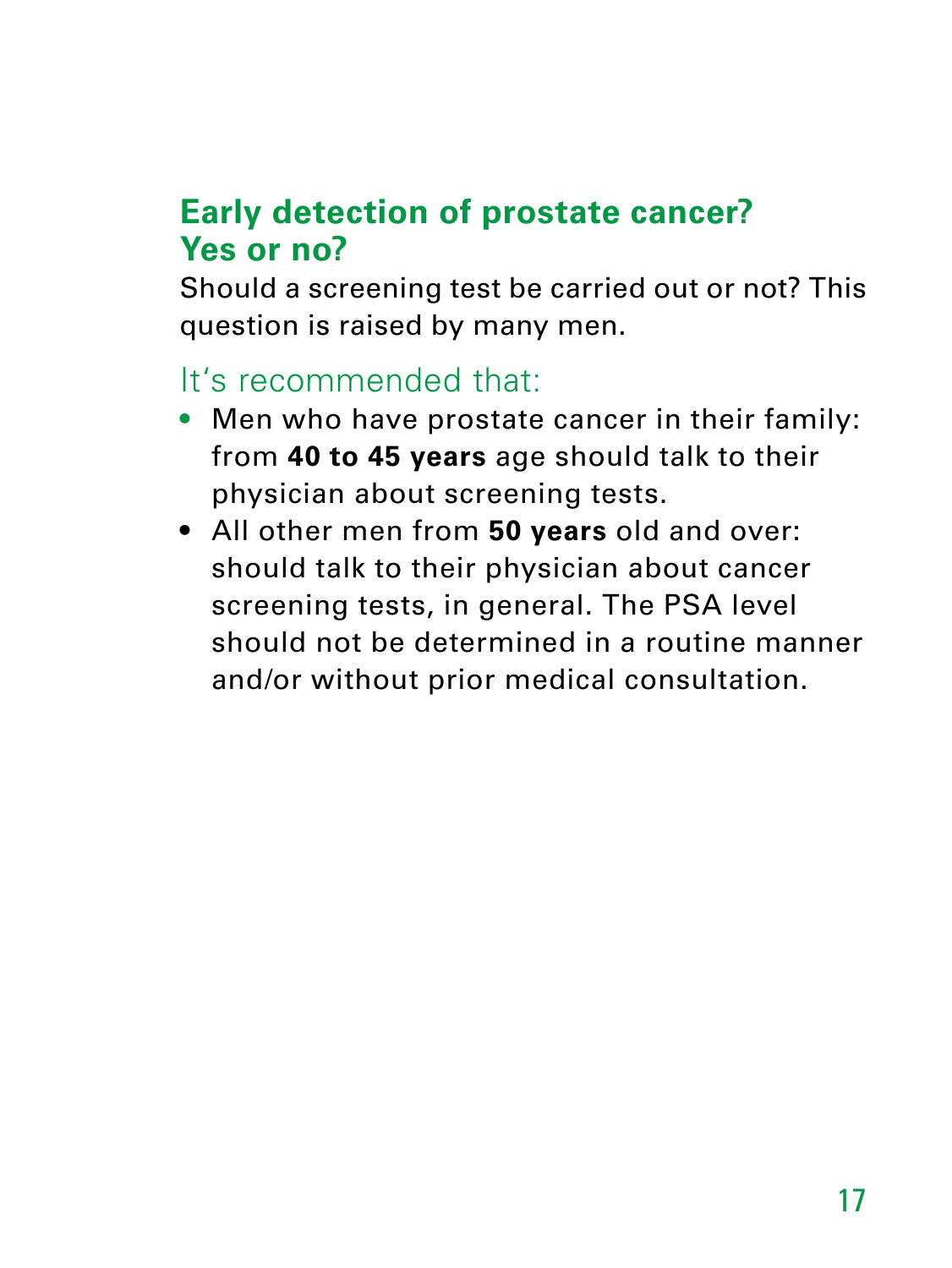## Your Physician:

Get advice from your physician. He or she will explain the various screening tests to you and answer your questions. You may also ask which follow-up examinations will be the next step if you have elevated PSA levels or which therapies will be undertaken if prostate cancer is diagnosed.

## The "Enlightened Man"

The fact that information is the basis of every decision is also well known by physicians. Therefore, they have put together ten points that they discuss with a man prior to measuring his PSA level. Because, only an "enlightened man" can decide for or against prostate cancer screening.<sup>1</sup>

The "enlightened man" knows that:

- PSA is prostate-specific antigen. Its elevated level may point to evidence of prostate cancer. An elevated PSA level can also be due to other causes.
- Most elevated PSA levels are not due to prostate cancer.
- A diagnosis of prostate cancer can only be made following a biopsy.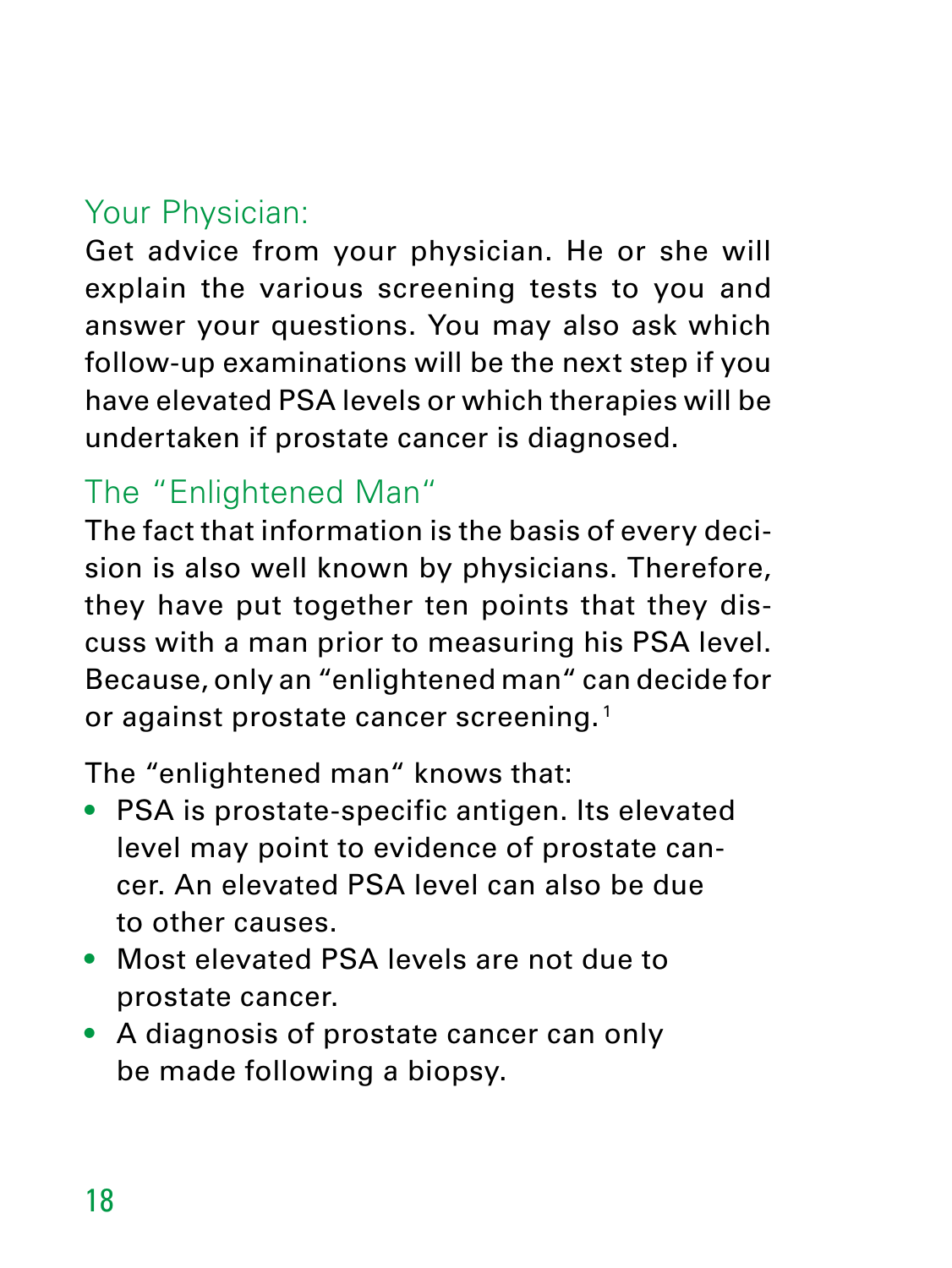- Measuring PSA increases the risk of over-diagnosis. This means prostate cancer is discovered that would not be life-threatening.
- Prostate cancer is the most common cancer in men.
- Prostate cancer is the second most common cause of death in men.
- Most men affected by prostate cancer do not die from it, but instead from another cause.
- Prostate cancer can cause discomfort and pain, even if it is not fatal.
- Not every prostate cancer needs to be treated. However, if treatment is necessary, it should begin early.
- The earlier prostate cancer is detected, the greater a man's chance for recovery.

**1** Based on: Switzerland Med Forum: PSA Determinations – The Swiss Society of Urology's Recommendations, in its text: "What does it mean to be an enlightened man?" 2012, p.127.

19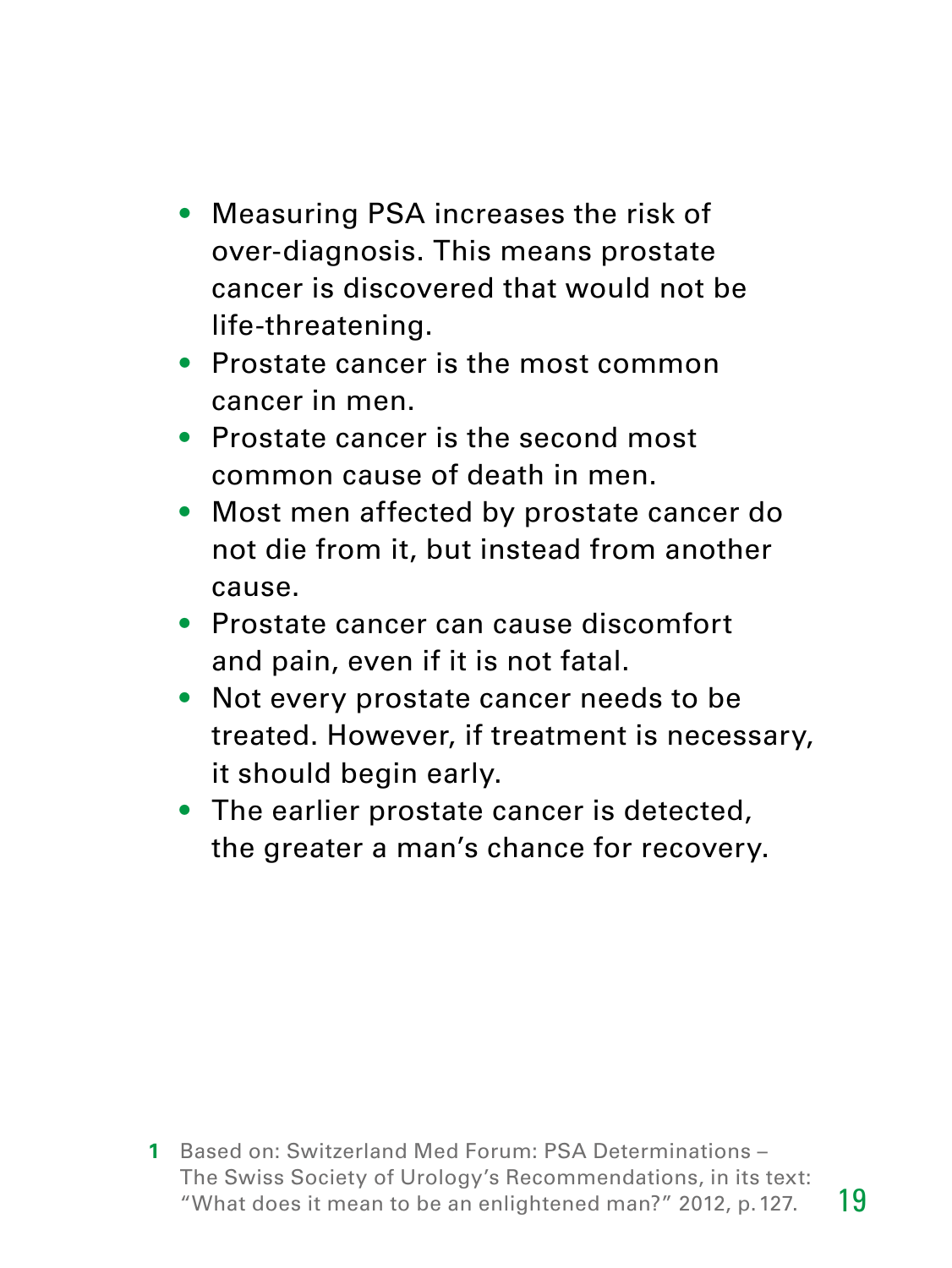### Tips:

- You can also be accompanied by a person close to you when you go and talk with your physician. Four ears often hear more than two.
- Write your questions down that you would like to ask your physician during your appointment.
- Take your time; you do not have to decide immediately.
- Before you decide, talk to your partner or spouse about the screening test(s) you feel you may need.
- Talking and sharing experiences with other men can also help you to form an opinion.
- It may be useful to seek a second opinion.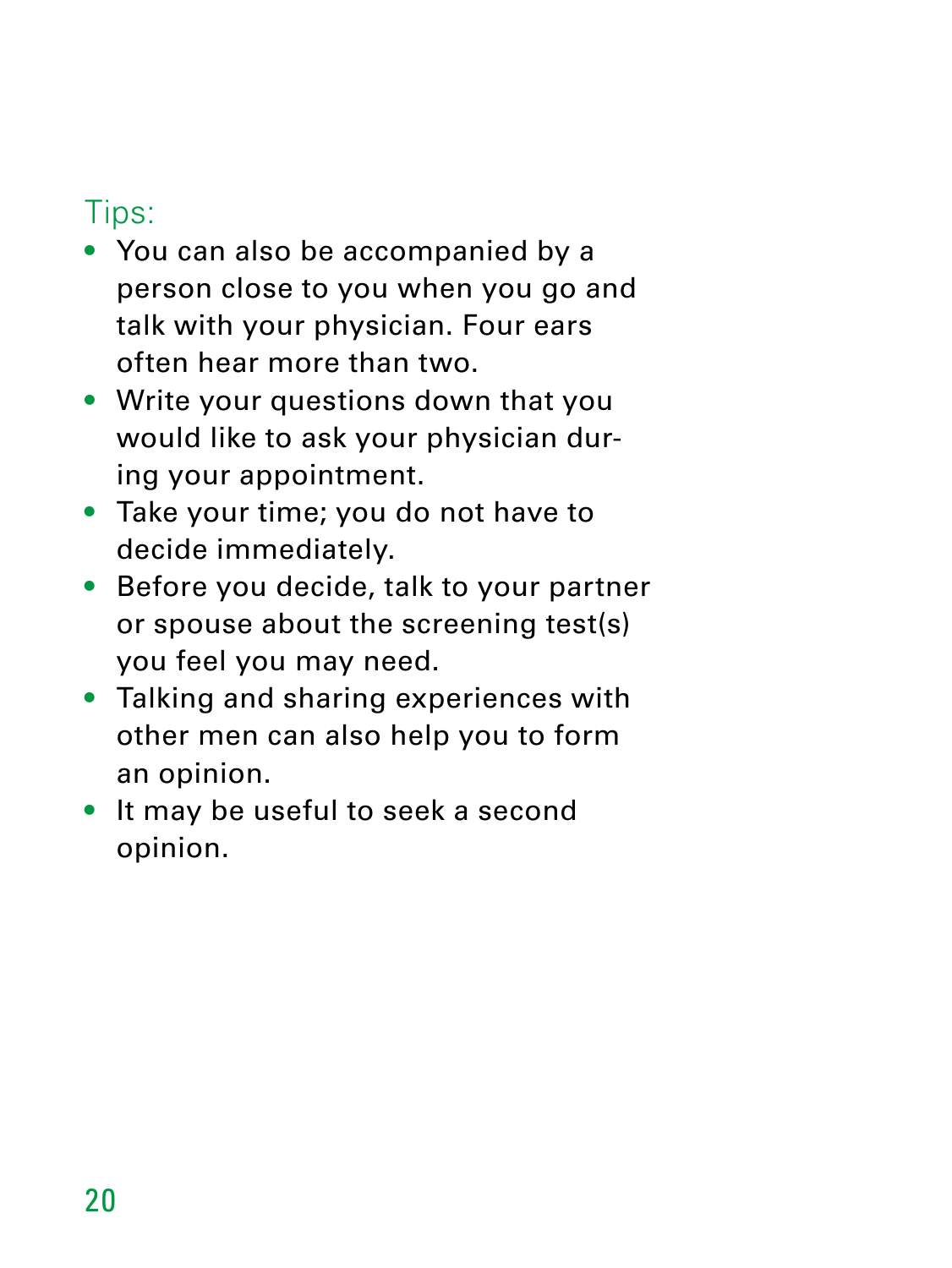

## **More information available through:**

- Your Cantonal Cancer League
- Phone 0844 85 00 00
- shop@krebsliga.ch
- Visit www.krebsliga.ch/broschueren where you can find the above-mentioned brochures and others from the Swiss Cancer League.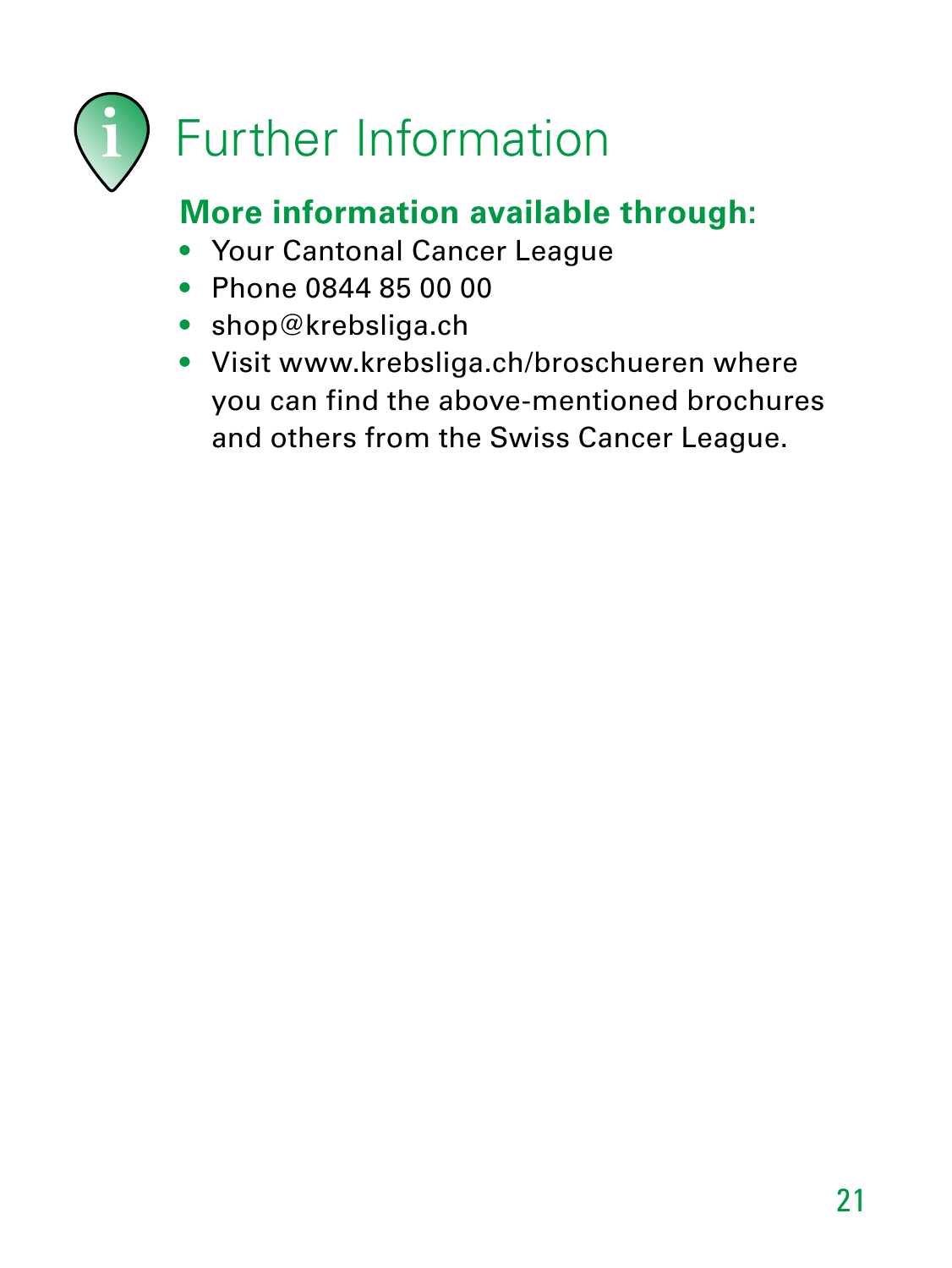## The Cancer League in your Region



**Krebsliga Aargau** Tel. 062 834 75 75

www.krebsliga-aargau.ch

**Krebsliga beider Basel** Tel. 061 319 99 88 www.klbb.ch

#### **Bernische Krebsliga Ligue bernoise contre le cancer**

Tel. 031 313 24 24 www.bernischekrebsliga.ch

#### **Ligue fribourgeoise contre le cancer Krebsliga Freiburg**

tél. 026 426 02 90 www.liguecancer-fr.ch

#### **Ligue genevoise contre le cancer**

tél. 022 322 13 33 www.lgc.ch

**Krebsliga Graubünden** Tel. 081 300 50 90 www.krebsliga-gr.ch

**Ligue jurassienne contre le cancer** tél. 032 422 20 30 www.liguecancer-ju.ch

#### **Ligue neuchâteloise contre le cancer** tél. 032 886 85 90

www.liguecancer-ne.ch

#### **Krebsliga Ostschweiz SG, AR, AI, GL** Tel. 071 242 70 00 www.krebsliga-

ostschweiz.ch

#### **Krebsliga Schaffhausen**

Tel. 052 741 45 45 www.krebsliga-sh.ch

#### **Krebsliga Solothurn**

Tel. 032 628 68 10 www.krebsliga-so.ch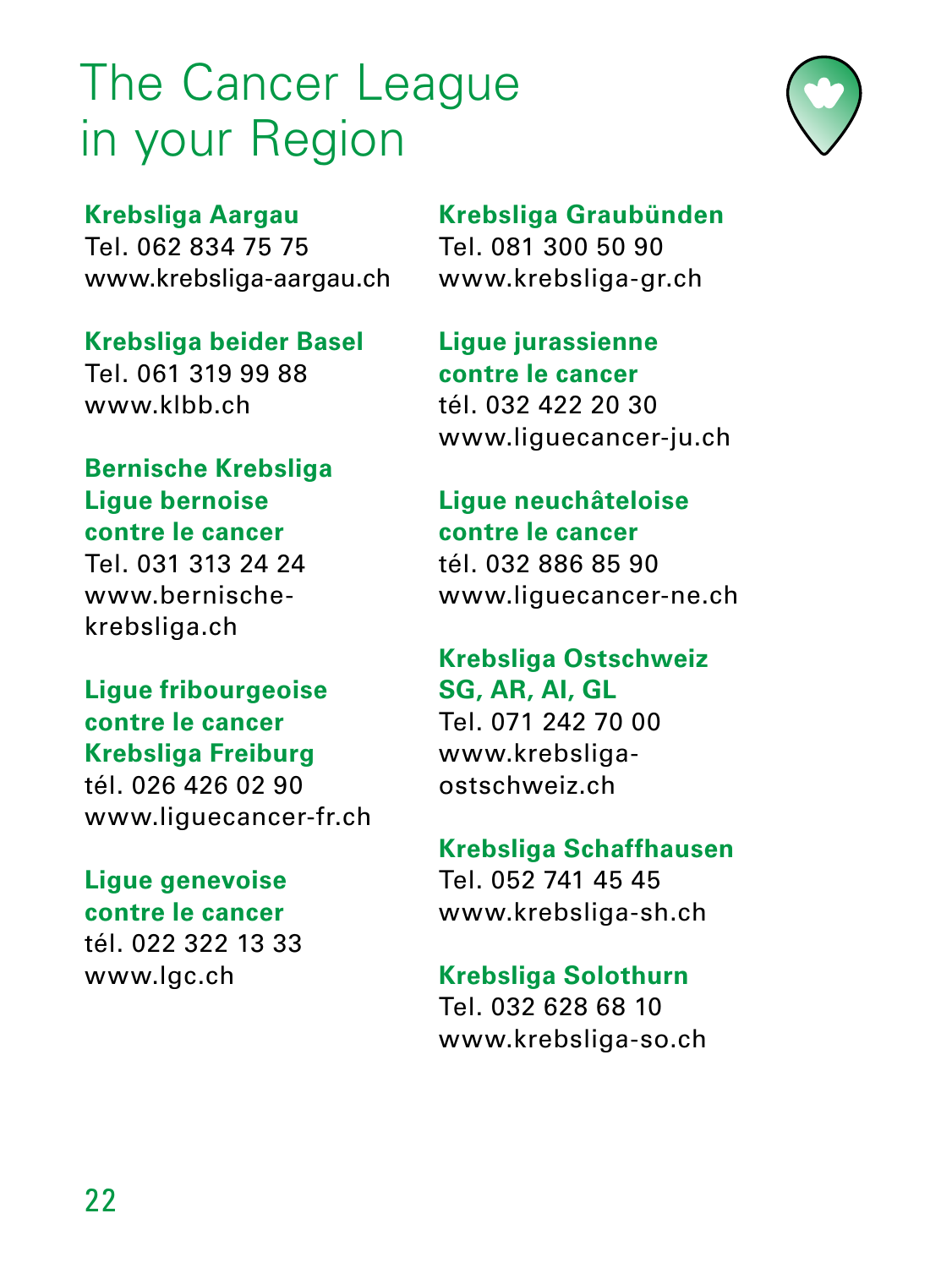#### **Thurgauische Krebsliga**

Tel. 071 626 70 00 www.tgkl.ch

#### **Lega ticinese**

**contro il cancro** Tel. 091 820 64 20 www.legacancro-ti.ch

#### **Ligue vaudoise**

**contre le cancer** tél. 021 623 11 11 www.lvc.ch

#### **Ligue valaisanne**

**contre le cancer** (Sion) tél. 027 322 99 74 www.lvcc.ch

#### **Krebsliga Wallis** (Brig)

Tel. 027 604 35 41 www.krebsliga-wallis.ch

#### **Krebsliga Zentralschweiz LU, OW, NW, SZ, UR**

Tel. 041 210 25 50 www.krebsliga.info

#### **Krebsliga Zug** Tel. 041 720 20 45

www.krebsliga-zug.ch

#### **Krebsliga Zürich**

Tel. 044 388 55 00 www.krebsligazuerich.ch

#### **Krebshilfe Liechtenstein**

Tel. 00423 233 18 45 www.krebshilfe.li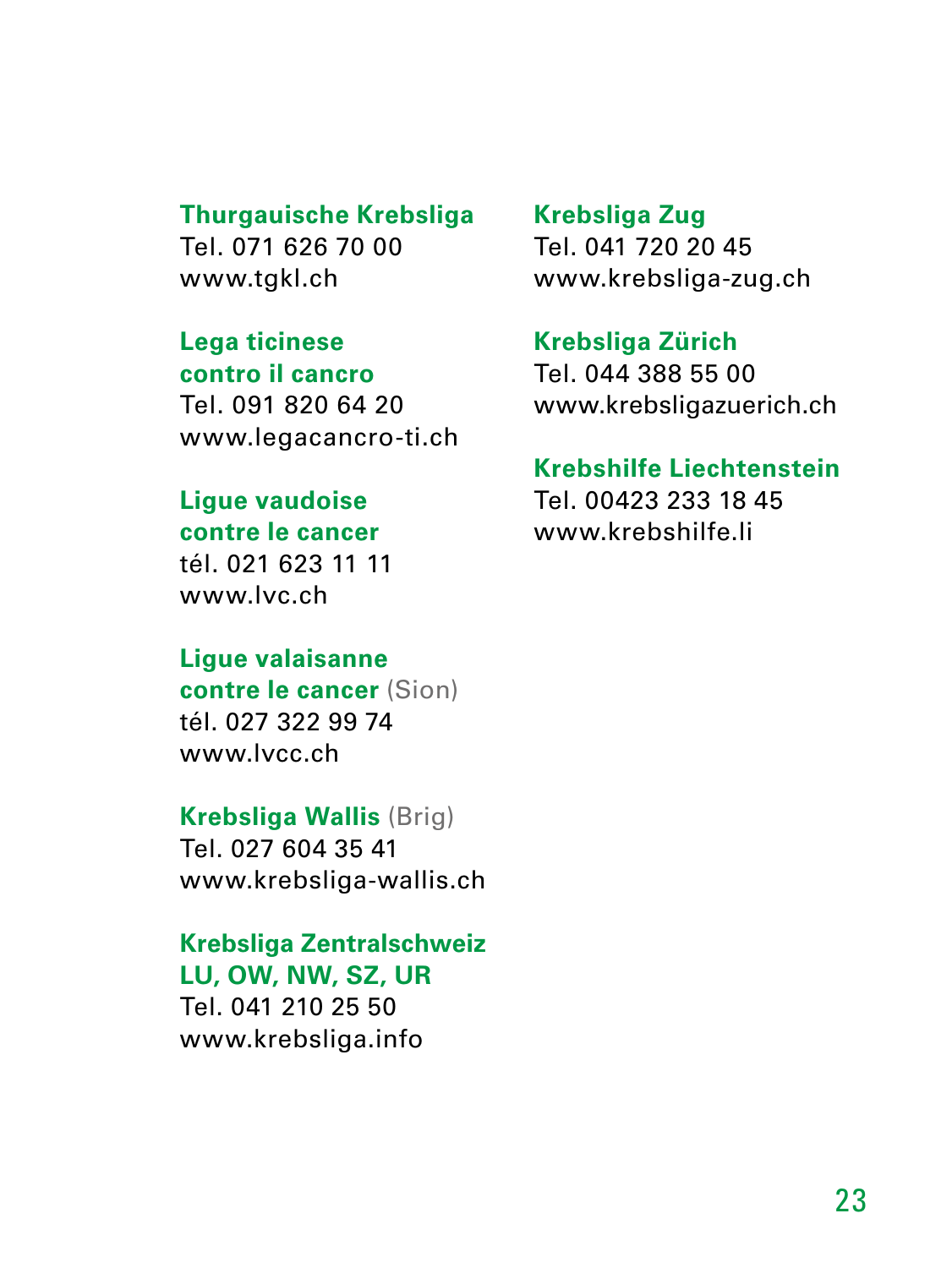## Important Addresses

## **Swiss Cancer League**

- Cancer Hotline 0800 11 88 11 Monday to Friday, 9–19 hours, tollfree helpline@krebsliga.ch
- Krebsforum www.krebsforum.ch, Swiss Cancer League's internet forum
- Cancerline

www.krebsliga.ch/cancerline, the chat about cancer for children, young people and adults; Monday–Friday, 11–16 hours

• Stop Smoking Hotline 0848 000 181, max. 8 Rp./min. (landline), Monday–Friday, 11–19 hours

## **Patient Organization**

• www.selbsthilfeschweiz.ch

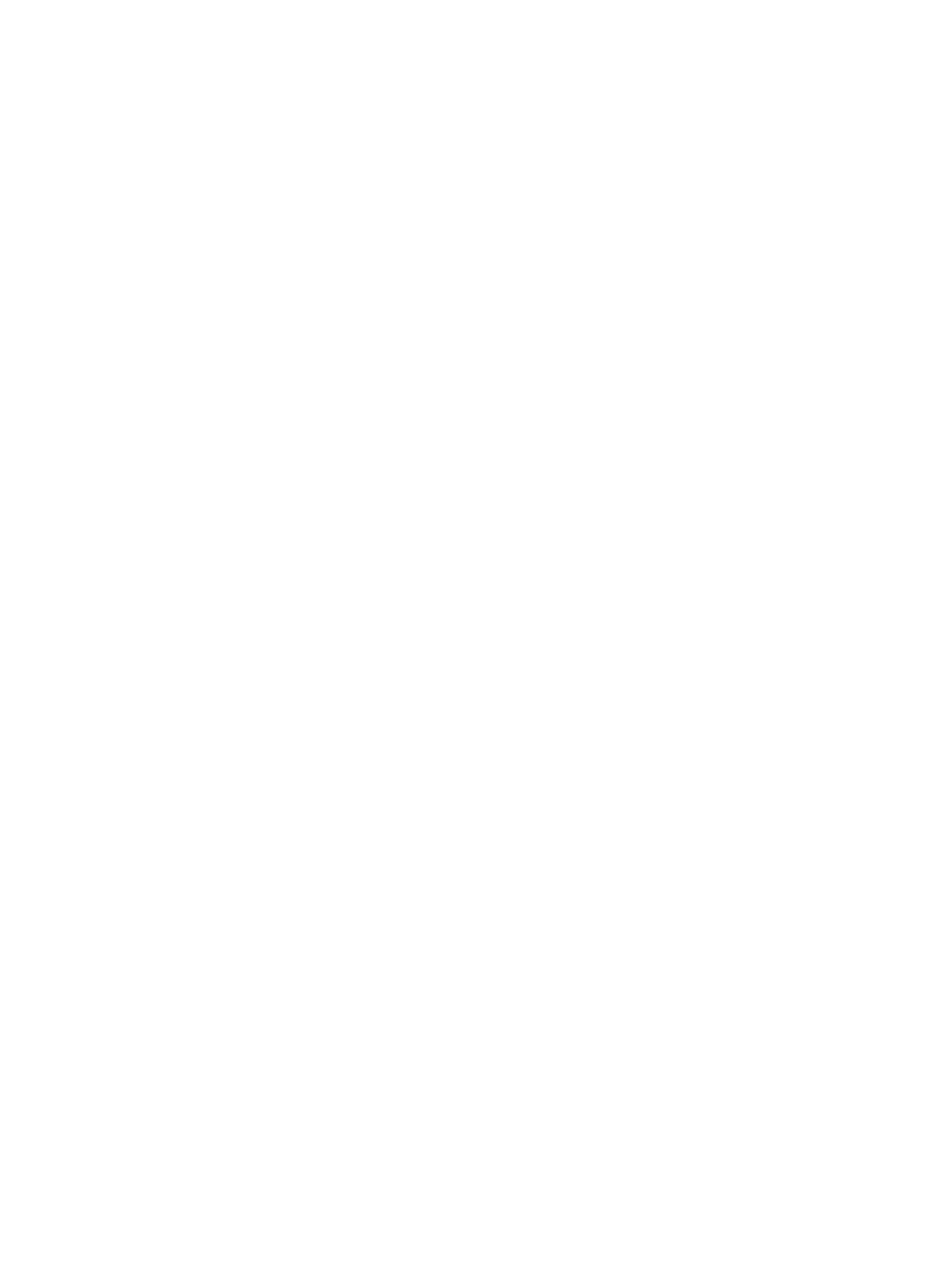## Impressum

#### **Publisher**

Swiss Cancer League (SCL), Effingerstrasse 40, 3001 Bern Phone 031 389 91 00, Fax 031 389 91 60 info@krebsliga.ch, www.krebsliga.ch

#### **Authors**

Guido Biscontin, Early detection specialist Dr med. Aline Flatz, Scientific collaborator Regula Schär, Head of Publications, Swiss Cancer League, Bern

#### **Expert Advisor**

PD Dr med. Aurelius Omlin, Head Physician, Clinic for Oncology/Hematology, St. Gallen Cantonal Hospital

**Graphic Design**  Swiss Cancer League, Bern

**Photography**  P. 1: Getty Images

**Illustration** P. 3: Willi R. Hess, technical draftsman, Bern

#### **Printer**

Jordi AG, Belp

This brochure is also available in French, German and Italian versions.

© 2018, Swiss Cancer League, Bern